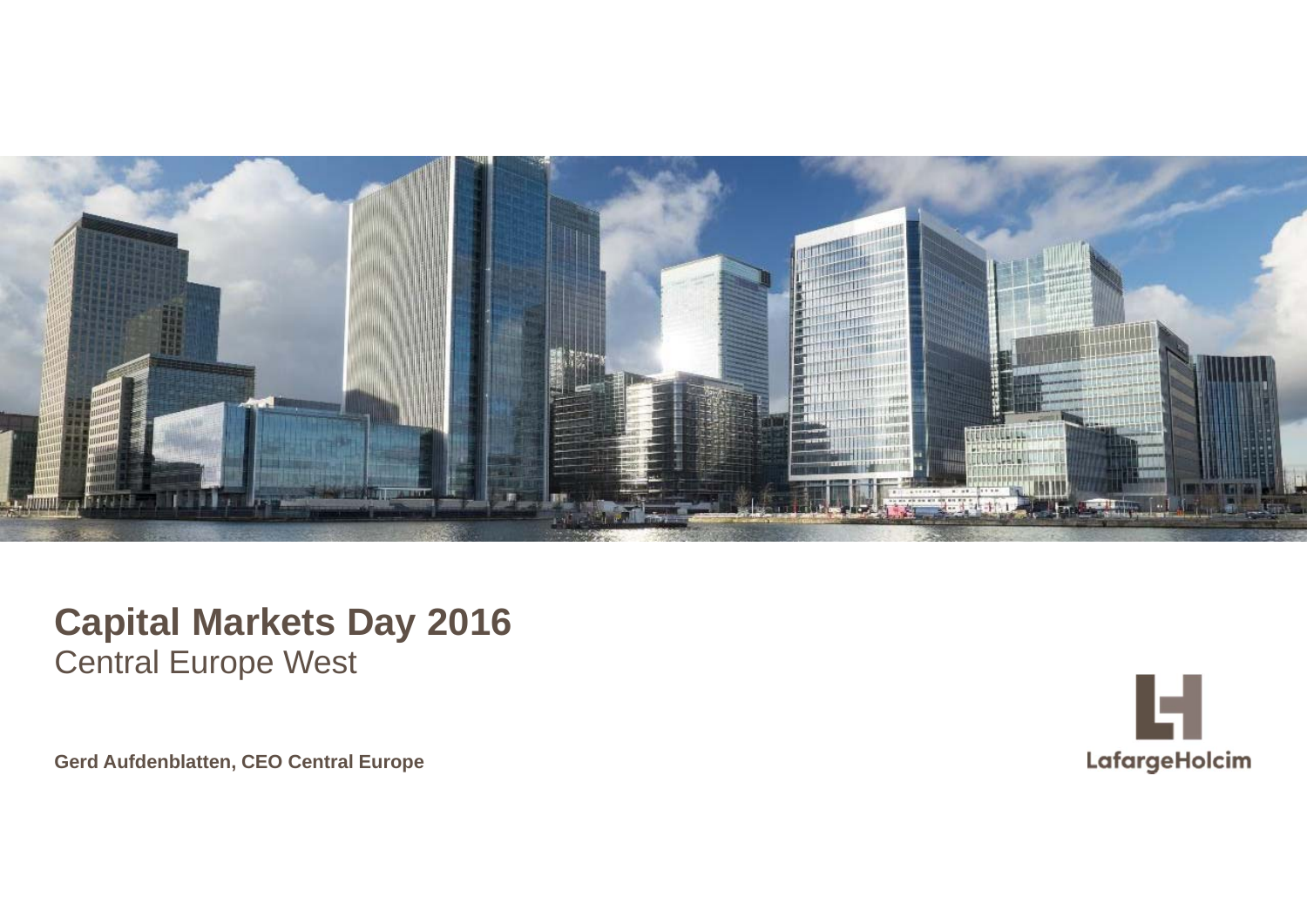## **Central Europe West – optimized plant network across 5 market regions**



| <b>Germany (South)</b>                                                                                                                                                                                                              | <b>France (Haut-Rhin)</b> |
|-------------------------------------------------------------------------------------------------------------------------------------------------------------------------------------------------------------------------------------|---------------------------|
| <b>Switzerland</b>                                                                                                                                                                                                                  | <b>Italy</b>              |
| <b>Strengths</b><br>• Strong integrated positions in all market areas<br>• Strong expertise and wide experience in large construction projects (e.g.<br>NEAT) and integrated solutions<br>• Material life cycle focus for plan 2030 |                           |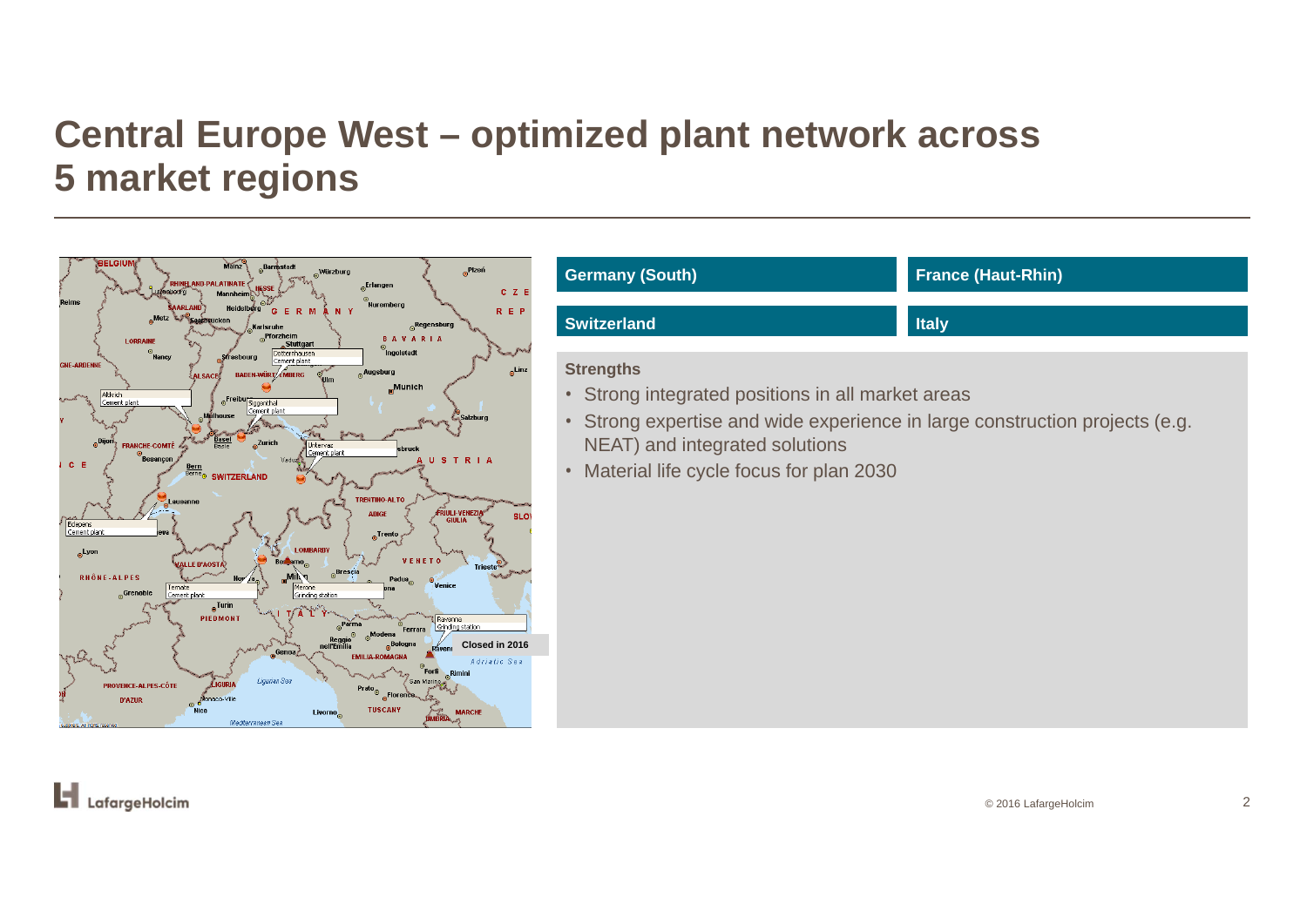# **Central Europe West – Large construction projects count for approx. 20% of the total cement sales volume**

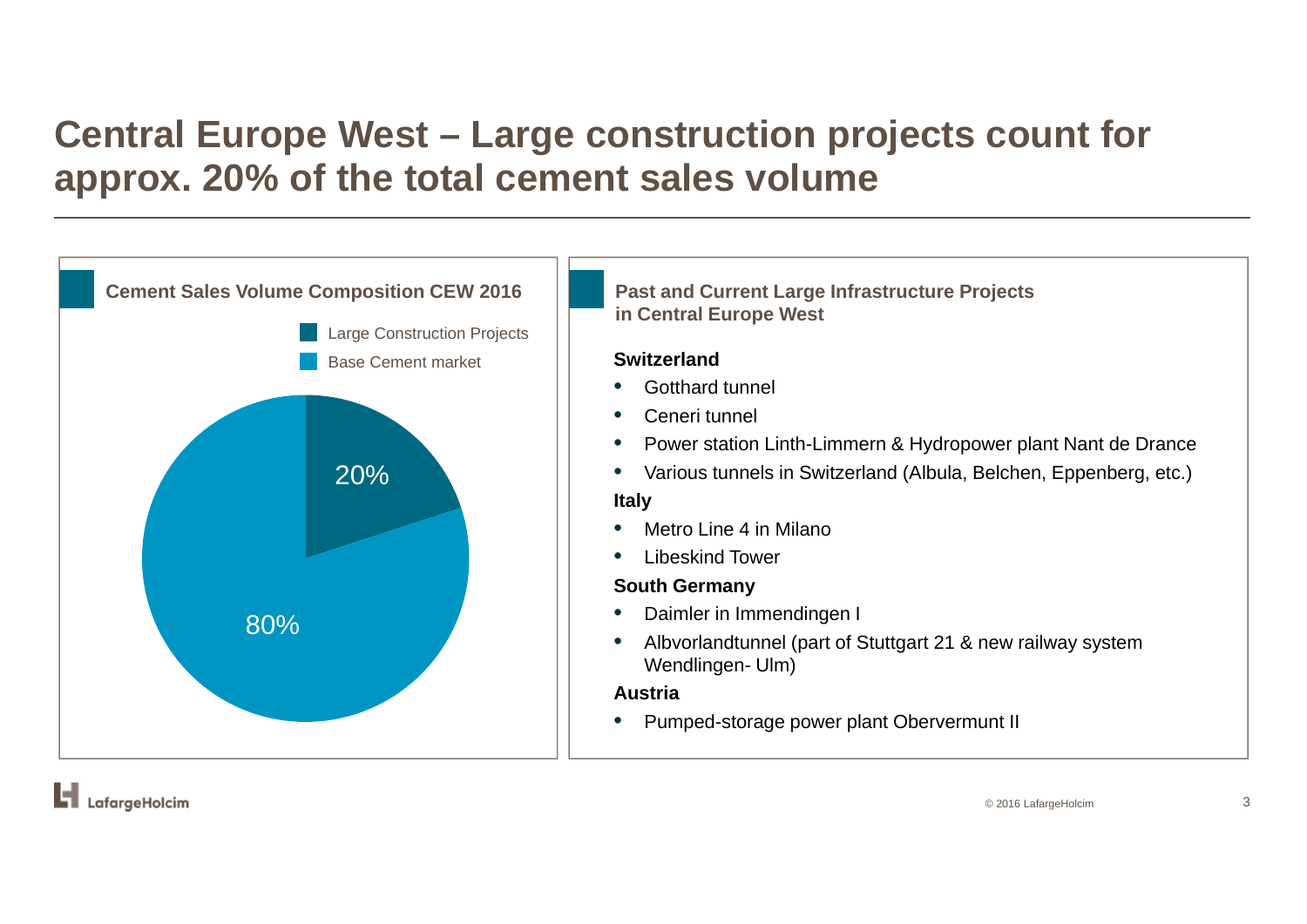## **Gotthard – from a product based offering before 2000 …**

#### **Project description1**

- Gotthard Base Tunnel: two 57-kilometres-long single-track tubes
- Total length of the tunnel system: over 152 km, including all cross-passages, access tunnels and shafts
- The world's longest and deepest, railway tunnel constructed to date with a rock overburden of up to 2 300 meters
- Challenges: Tight time schedule, high temperatures, water containing sulphate, recycling of excavation material in RMX, 100 year useful life of RMX requested
- Opening ceremony held on June 1, 2016, on time and in budget









Das künftige Nordportal des Ceneri-Basis! @ AlpTransit Gotthard AG

#### **LH key success factors**

- Development of a new RMX recipe based on a unique cement and additives with the target to go through a pre-qualification procedure
- Different recipes were tested in a specially designed underground testing tunnel under supervision of client representation
- Prequalified RMX was pre-requisite for the construction company

#### **→ Prescriptive product selling**



**D AleTransit Cotthard AG** 





olatz bei Sigir C AlpTransit Cotthard AC

H LafargeHolcim

@ AlpTransit Gotthard AG

1) Source: https://www.alptransit.ch/en/gotthard/gotthard-base-tunnel/

© 2016 LafargeHolcim 4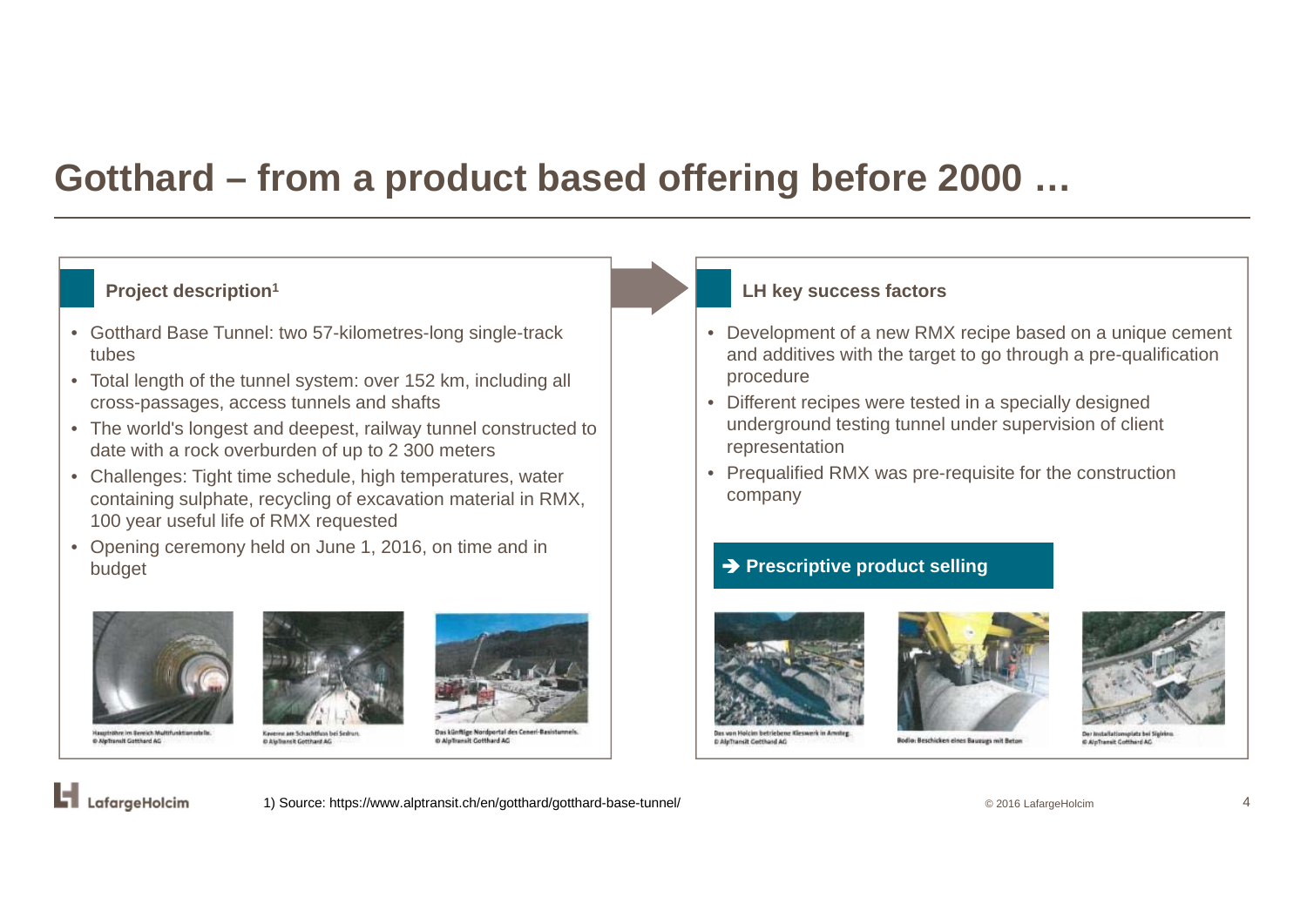# **… to a need based cross-country offering for Albvorlandtunnel in Germany in 2015**

- Railway tunnel with 2 tubes à 8 km
- 2 tunnel boring machine drill from 2016 to 2020
- Approx. 0.5Mio. m3 RMX & approx. 4.5 Mio. t landfill
- Challenge: Due to two tunnel boring machine at once, very high daily landfill volumes





#### **Project description LH** key success factors

- **Large Construction Projects** approach of Switzerland was applied to the South German market
- Early object study identified solution for landfill as key success factor, Holcim secured landfill volume in an early stage with a partner (Letter of Intent)
- The bundling of RMX production on job site and the logistic and landfilling capacity was a strong value proposition and a clear differentiation factor
- Management decision to offer solution to Implenia, strong Key Account in Switzerland, with the ambition to acquire the project as partners. Strong basis for further Projects
- Strong expertise in tunnels leveraged





© 2016 LafargeHolcim 5

ы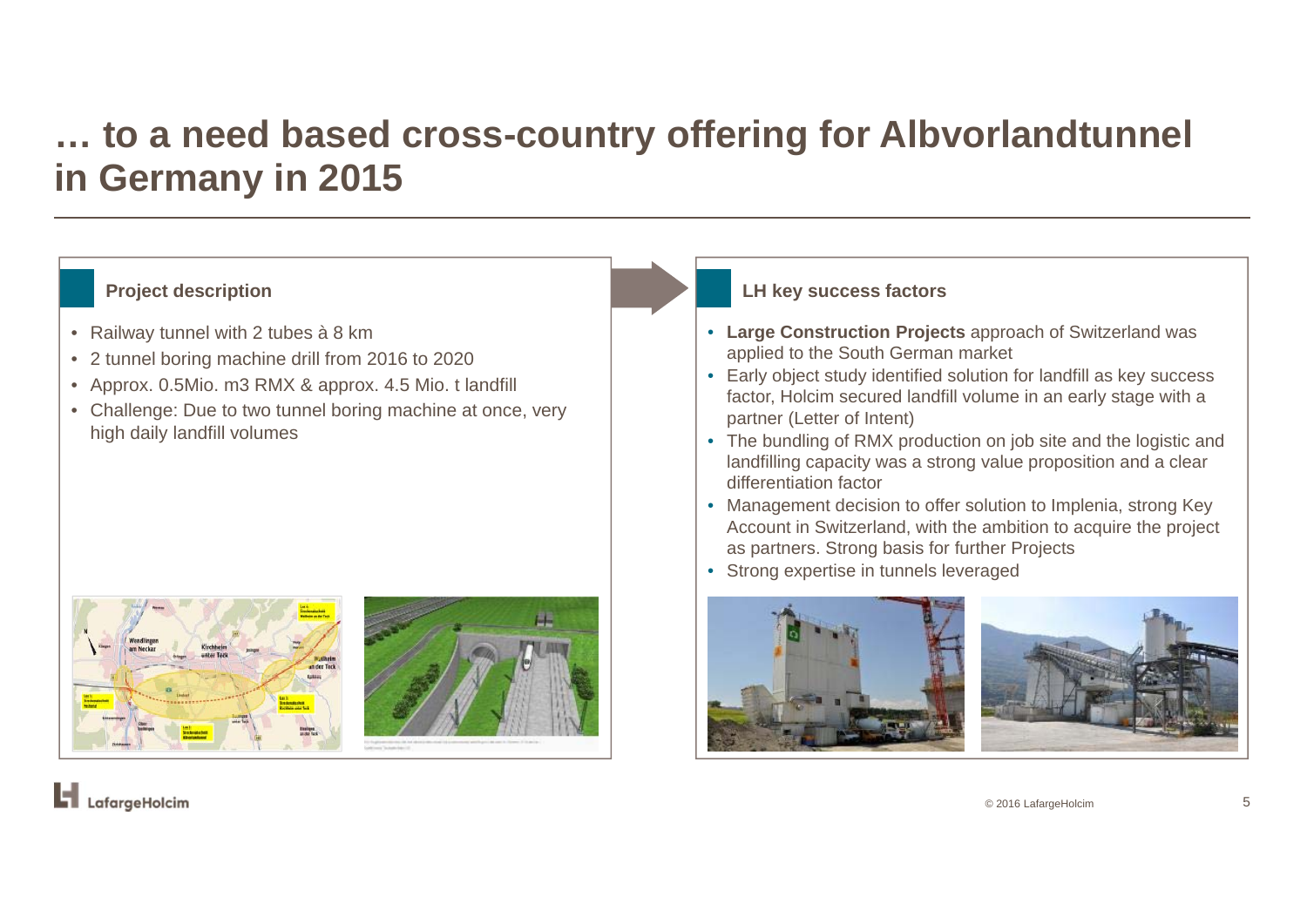## **Central Europe West – tailor-made solutions for our customers**



Tailor-made underground RMX plants (24h delivery)



Partner for the tunnel construction and not merely CEM supplier



Innovation: New CEM type for special LCPs QA on job site



Excavation material handling



© 2016 LafargeHolcim 6



AGG/CEM rail transports

 $\left| \rule{0pt}{3.5mm} \right|$  LafargeHolcim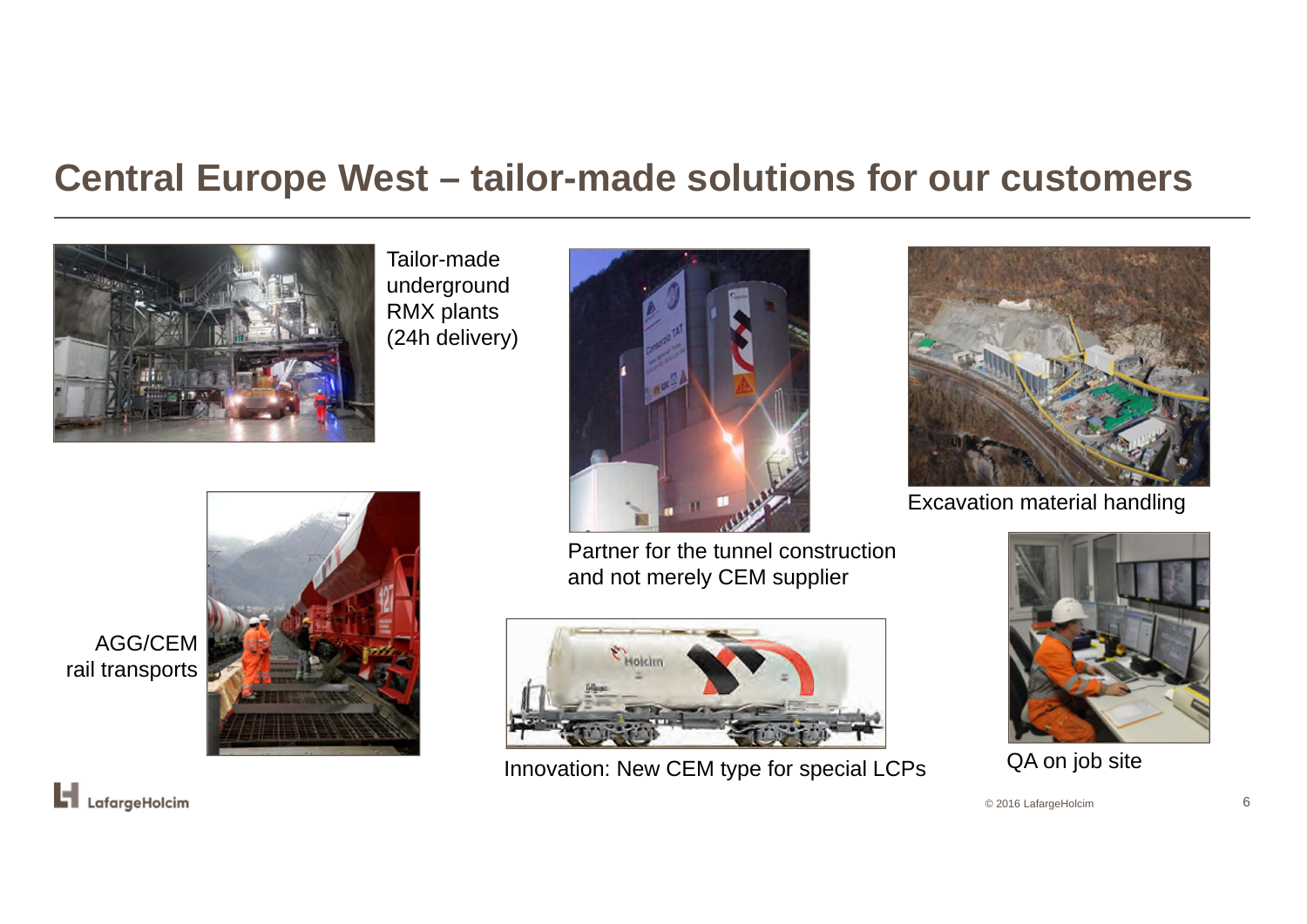# **Central Europe West – Focus on key cost drivers allows for continuous, sustainable cost improvements**



- Synergy Acceleration task force in Eclepens & **Siggenthal**
- Combined maintenance in aggregates and ready mix
- •Insourcing of subcontractors
- $\bullet$ Footprint optimization
- •Procurement

higher AR consumption and lower energy cost (electrical, Alternative fuels, TF)